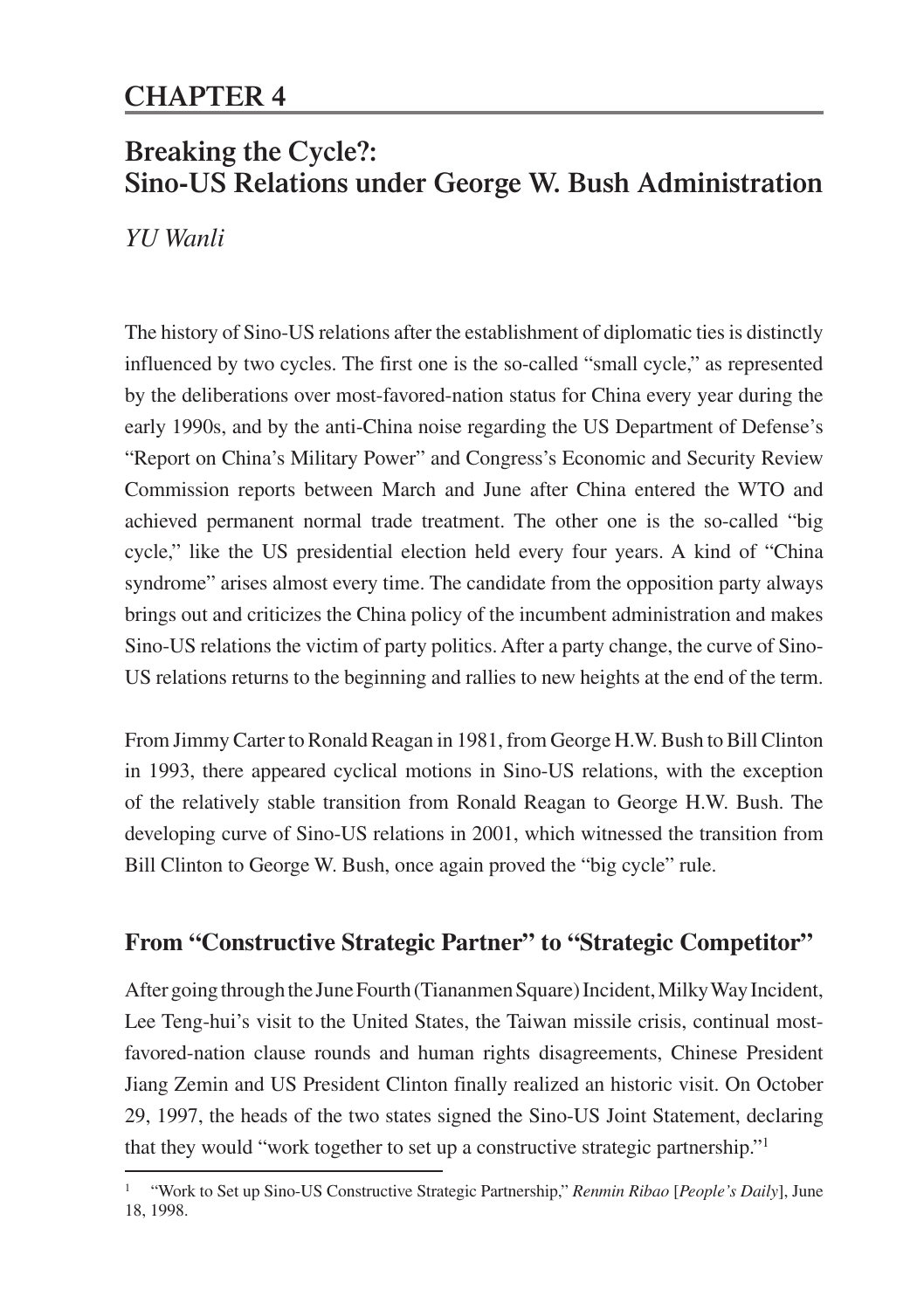The improvement of Sino-US relations in the late stages of Clinton's term led to resentful feelings from anti-China groups in the United States. In 1999, the sunshine of Sino-US relations was just coming out but was driven away by heavier clouds: the Kosovo War as humanitarian intervention, the Falun Gong issue, the Li Wenhe Case and the Cox Report attacking China's stealing American military secrets. In April, Premier Zhu Rongji visited the United States under great pressure but achieved nothing on the WTO issue. Not long after, a US airplane bombed the Chinese Embassy in Yugoslavia and lit up the long-standing anti-American sentiment of the Chinese people. Since then, there have been Lee Teng-hui's "two states theory," the Taiwan Security Enhancement Act, and the act to support Taiwan's accession to the World Health Organization (WHO), provoking the One China principle.

On November 15, 1999, China and the US Trade Representative reached a bilateral agreement on China's accession to the World Trade Organization (WTO) in Beijing. The agreement seemed to brighten Sino-US relations which suffered a lot in the spring of 1999. However, hidden behind that was a more powerful cold spell quietly brewing and proliferating.

The core of the cold spell is what is now widely known as "neoconservativism" with the Republican right-wing forces as its ally. After the election failure of the Republicans in 1996, the conservative scholar Martin Anderson believed that the Republican Party needed a new institution for scholars to get a channel to exchange ideas with the high-level party members in Congress. With the support of Newt Gingrich, Speaker of the House of Representatives, Anderson and the Republican Policy Committee Chairman Chris Cox co-founded the "Congress Advisory Board," which brings together Republican officials, congressmen and major conservative think tank scholars from the Hoover Institution, the American Enterprise Institute and the Heritage Foundation.

Since early 1998, the Board convenes conferences almost every three months in Rayburn House Office Building. They are primarily held to help the Republican Congressmen contemplate probable legislation, the subject of public hearings and the objects of investigations. "They enabled Republican leaders to develop their critiques of the Clinton administration, selecting issues and lines of attack, thus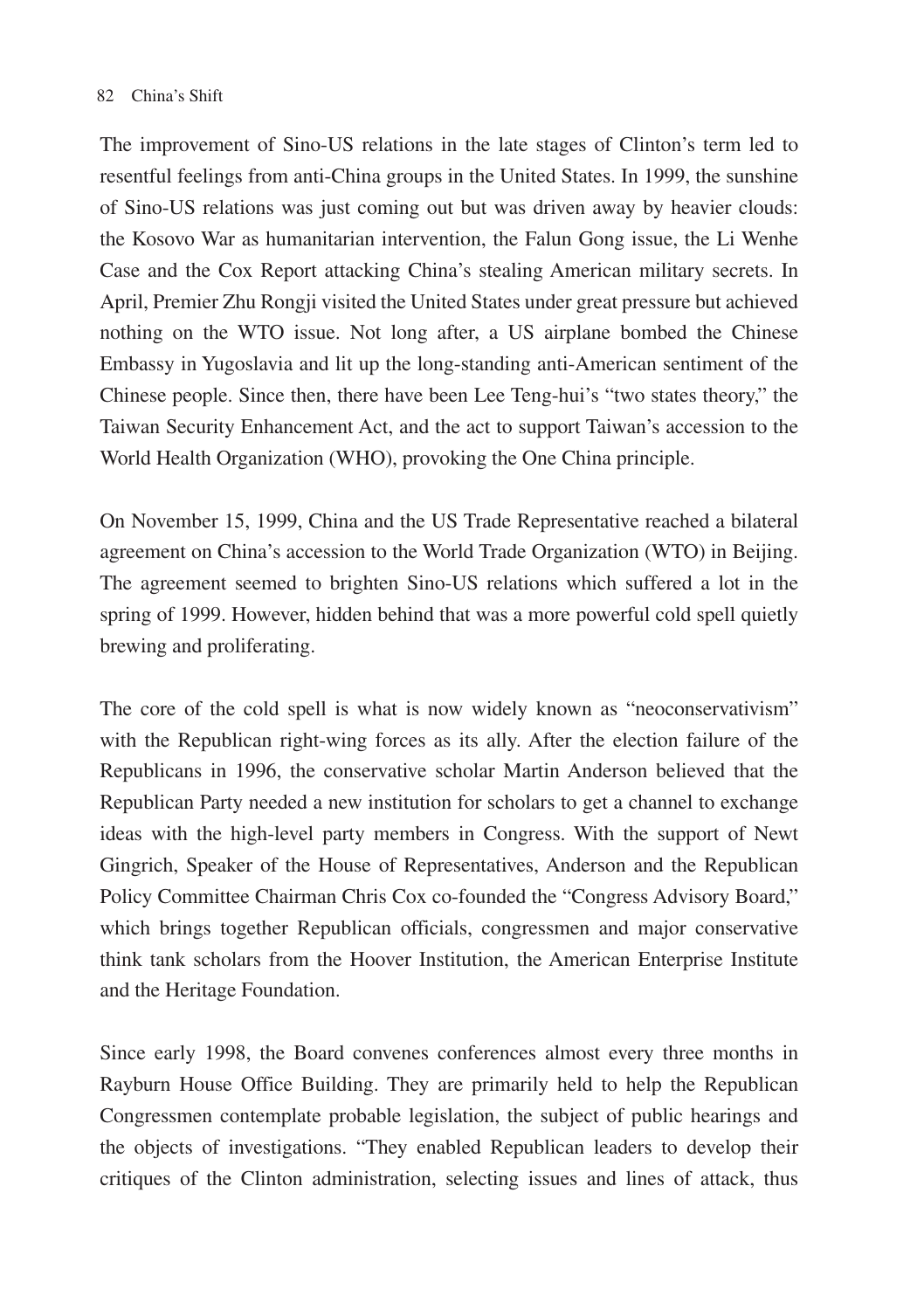laying the groundwork for the next presidential campaign."2 The Board has also become the gathering place for people who are going to take up key positions in the next Republican administration. When it came to foreign policy issues, there were usually four key members participating who later became the core of the Bush Administration: Dick Cheney, Donald Rumsfeld, Paul Wolfowitz and Condoleezza Rice who joined in later.

From the discussions and reports of the Board, some clues to Bush Administration's policy adjustments, such as the missile defense issue, the threats from North Korea, Iran and Iraq, and so on can be found. China is also a key target. From the Board's perspective, the Clinton administration made too many concessions to China, and the new Republican administration should adopt a more hard-line policy. The principal of the Board, Cox, took charge of the Special Committee, investigated the US's transfer of technology to China and issued the "Cox Report."

On August 20, 1999, the well-known American conservative think tanks, Heritage Foundation and The Project for a New American Century, together launched a policy statement calling for an end to the US's "strategic ambiguity" policy on Taiwan, openly calling on the US government to "clearly announce that in case of an attack or blockade of Taiwan, the United States will go to defend Taiwan, including Kinmen and Matsu islands along the coast." This statement has 23 people's signatures, including Paul Wolfowitz, Lewis Libby (later served as Chief of Staff to the Vice-President), Richard Perle (later was appointed as Chairman of the Defense Policy Board Advisory Committee, Rumsfeld's main assistant), Richard Armitage (later served as Deputy Secretary of State).

While socializing in the Congress Policy Advisory Board and actively planning the Republican foreign policy agenda, Texas Governor George W. Bush began preparations for the 2000 presidential election. In the spring of 1998, his main political adviser Karl Rove registered a website, www.Bush2000.org, lifting the curtain of his march into the White House. In August, Rice came over to Bush family's villa in Maine, had a discussion with Bush about the United States' relationship with the world and

<sup>2</sup> James Mann, *Rise of the Vulcans: The History of Bush's War Cabinet* (New York: Viking, 2004), p. 239.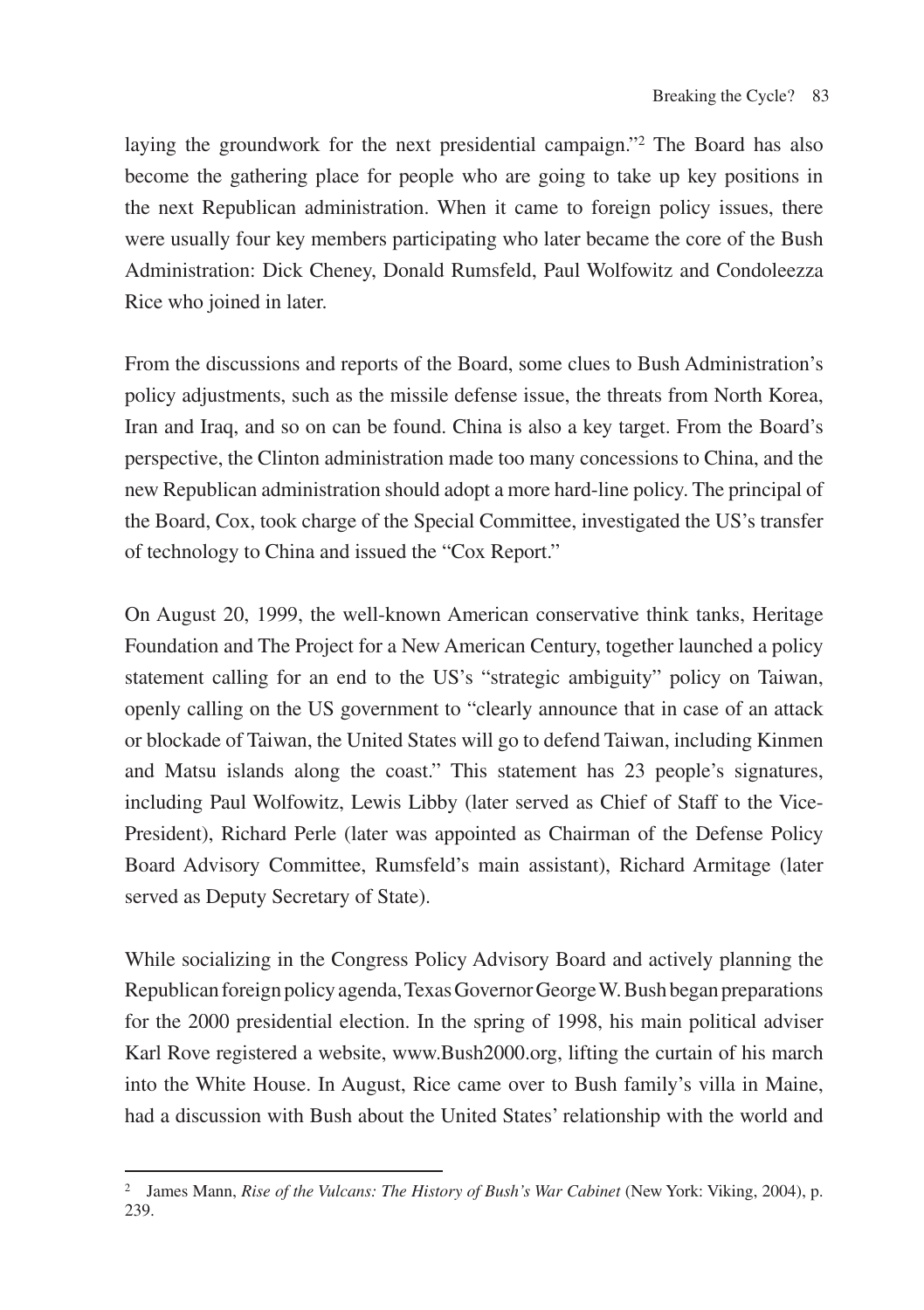then became the major foreign policy adviser in Bush's campaign team. Not long after, Wolfowitz also joined Bush's campaign team, and Dick Cheney became Bush's running mate.

Due to a lack of experience, Bush's foreign policy, at least in the initial stage, relied on the assistance of advisors. As a result, it was influenced by others to a large extent. The composition of Bush's foreign policy advisors shows that his world view was from the very beginning infiltrated by the policies of the Congress Advisory Board and its ideas, which decided the direction of the Bush administration's foreign policy just after he took office.

During the campaign and early days of his presidency, Bush pursued a so-called "ABC line" (Anything But Clinton) that was opposed to all that Clinton advocated. In Sino-US relations, Clinton and President Jiang Zemin reached a "common commitment to the establishment of Sino-US constructive strategic partnership," which was the first to be affected. On November 19, 1999, Bush delivered his speech on foreign policy outside the Reagan Library in California. When it came to China, he said, "China should be seen as a competitor, not a partner and treated without ill will but without illusions."3 In August 2000, the election outline that was adopted by the Republican National Convention once again defined China as a "strategic competitor of the United States" and "key challenge of the United States in Asia."4

At the beginning of 2000, Rice published an article in *Foreign Affairs* representing Bush's foreign policy and clearly pointed out that "China is not a 'status quo' power but one that would like to alter Asia's balance of power in its own favor. That alone makes it a strategic competitor, not the 'strategic partner' the Clinton administration once called it."5 Bush's reference to "strategic competitor" aroused concern about Sino-US relations.

The influence of conservative think tanks and scholars on Bush was best reflected on the Taiwan issue. Following the policy statement by Heritage Foundation and

<sup>3</sup> "George W. Bush Foreign Policy Speech," November 19, 1999.

<sup>4</sup> Republic National Committee, "Principled American Leadership."

<sup>5</sup> Condoleezza Rice, "Campaign 2000: Promoting the National Interest," *Foreign Affairs*, Vol. 79, No. 1, January/February 2000, p. 57.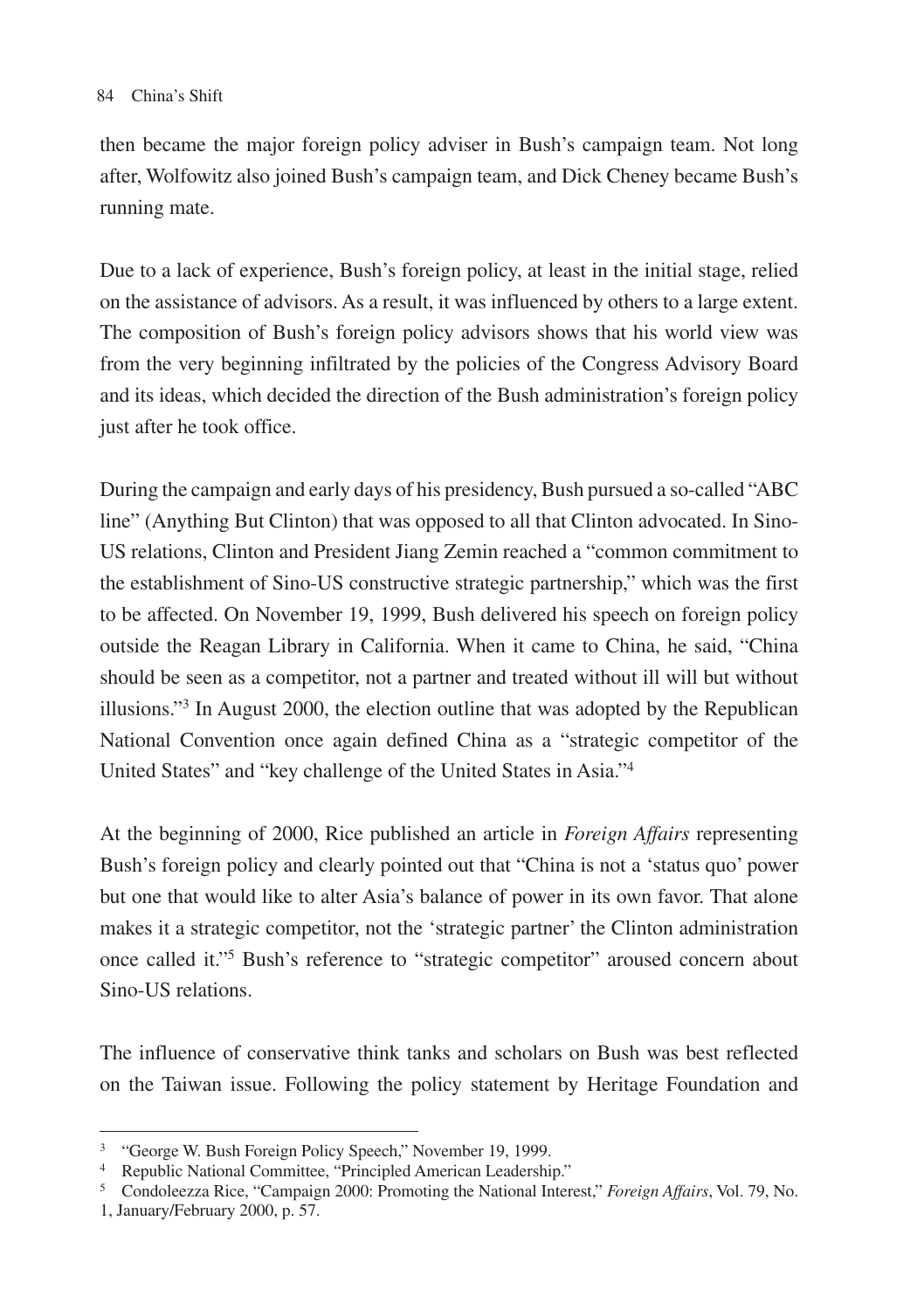the Project for a New American Century, Bush advocated adopting a "clear" policy on Taiwan, one that is opposed to both the use of force by the mainland and the independence of Taiwan. On one hand, he publicly denied that mainland China has the right to impose its rule on Taiwan, saying, "Once the Chinese mainland uses force against Taiwan, the United States will help Taiwan defend itself." He also expressed clearly that he was in favor of "Taiwan Security Enhancement Act" and involving Taiwan in the Theater Missile Defense system. On the other hand, Bush made it clear cut that he hoped that Taiwan would never declare independence. If the war were provoked by Taiwan, the United States would not intervene.

On December 12, 2000, the United States Supreme Court came to a 5-4 decision denying the recount in Florida, which finally realized Bush's White House dream. Republicans had been expecting to enter the White House for eight years and were gathering talents and ideas for eight years. With Bush's presidency, people soon witnessed a conservative group in power with their conservative governance outline.

In terms of Asia-Pacific policy, Bush criticized Clinton ignoring the traditional ally Japan, and thought it was wrong to excessively increase the role of China. Among the officials responsible for Asia-Pacific affairs, Deputy Secretary of State Richard Armitage, Assistant Secretary of State for Asia-Pacific Region James Kelly, and Senior Director for Asian Affairs, National Security Council, Torkel L. Patterson were all Japan experts, while Deputy Defense Secretary Paul Wolfowitz was an Indonesia expert. There were no China experts, which clearly demonstrates the tendency to outweigh Japan against China. In China policy, three views existed in the Bush administration: one represented by Secretary of State Colin Powell advocates engagement with China, "China, though not a strategic partner, is not an inevitable and unconvertible enemy"; one represented by Secretary of Defense Donald Rumsfeld pronounces to take hard-line attitude in dialogues with China, holding the view that China's military power, strategic intent, Taiwan policy, as well as the proliferation of weapons of mass destruction pose a great threat on the United States; the other, including President Bush himself, sits on the fence. He usually conveys inconsistent information during his speeches.

After going through the 20 years of ups and downs including the impact of the early periods of the Reagan and Clinton administrations, China has deeply realized the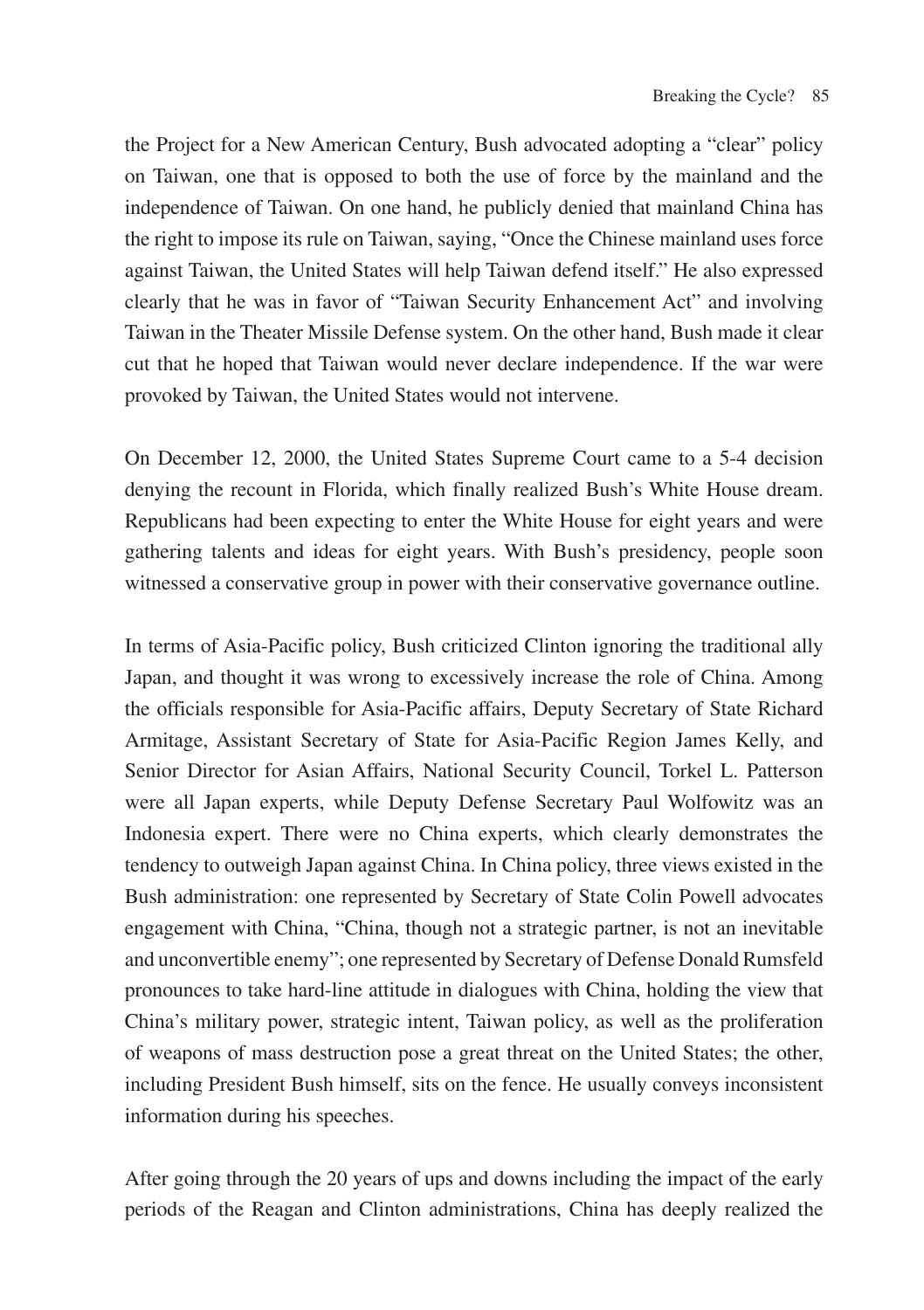negative effects of the US presidential election and party politics. In order to alleviate the cyclical impact brought about by George W. Bush taking office, the Chinese government adopted a series of active diplomatic initiatives. In February and March of 2001, the former Chinese Ambassador to the United States Li Daoyu, Zhu Qizhen, former Ambassador to Canada Zhang Park, as well as Vice Premier Qian Qichen visited the United States to communicate with the US government and people. Nevertheless, all these diplomatic efforts were soon covered by the sudden crisis. On April 1, 2001, the "aircraft collision incident in the South China Sea" occurred. A Chinese airplane crashed and a US reconnaissance airplane made a forced landing in an airport in China. The incident once again aroused the Chinese people's indignation at the hegemonic act of the United States. Sino-US relations fell into crisis again.

On April 24, 2001, 100 days after he took office, Bush had an interview with ABC. When asked "If Taiwan were attacked, would the United States have an obligation to defend Taiwan," he announced that the US would "do our utmost to help Taiwan defend itself."6 At the same time, the United States agreed to sell 4 Kidd-class destroyers, eight diesel submarines, and 12 P-3C anti-submarine patrol aircraft to Taiwan, which is the biggest arms deal between the United States and Taiwan at the time of sale. The Bush administration has also accelerated theater missile defense system (TMD) cooperation with Taiwan. The United States and Taiwan plan to lift restrictions on exchanges of visits between government officials and raise the level of exchange of visits.

The hard-line of Republicans and the Bush administration toward China with the "strategic competitor" concept as its core is fully represented in "Quadrennial Defense Review" by the US Department of Defense. The report transfers the strategic security focus of the United States from Europe to the Asia-Pacific and China has become the "most important." "A broad arc of instability stretches from the Middle East to Northeast Asia" and "encompasses a volatile mix of rising and declining regional powers." The so-called "emerging great power" just refers to China. The report specifically mentioned "the coastal district of East Asia," pointing directly to China's coastal areas. The report repeatedly stressed the importance of China in the

<sup>6</sup> ABC News, "President Bush Discusses His First 100 Days in Office," April 25, 2001; and Embassy of the United States of America, *Washington File*, April 26, 2001, p. 1.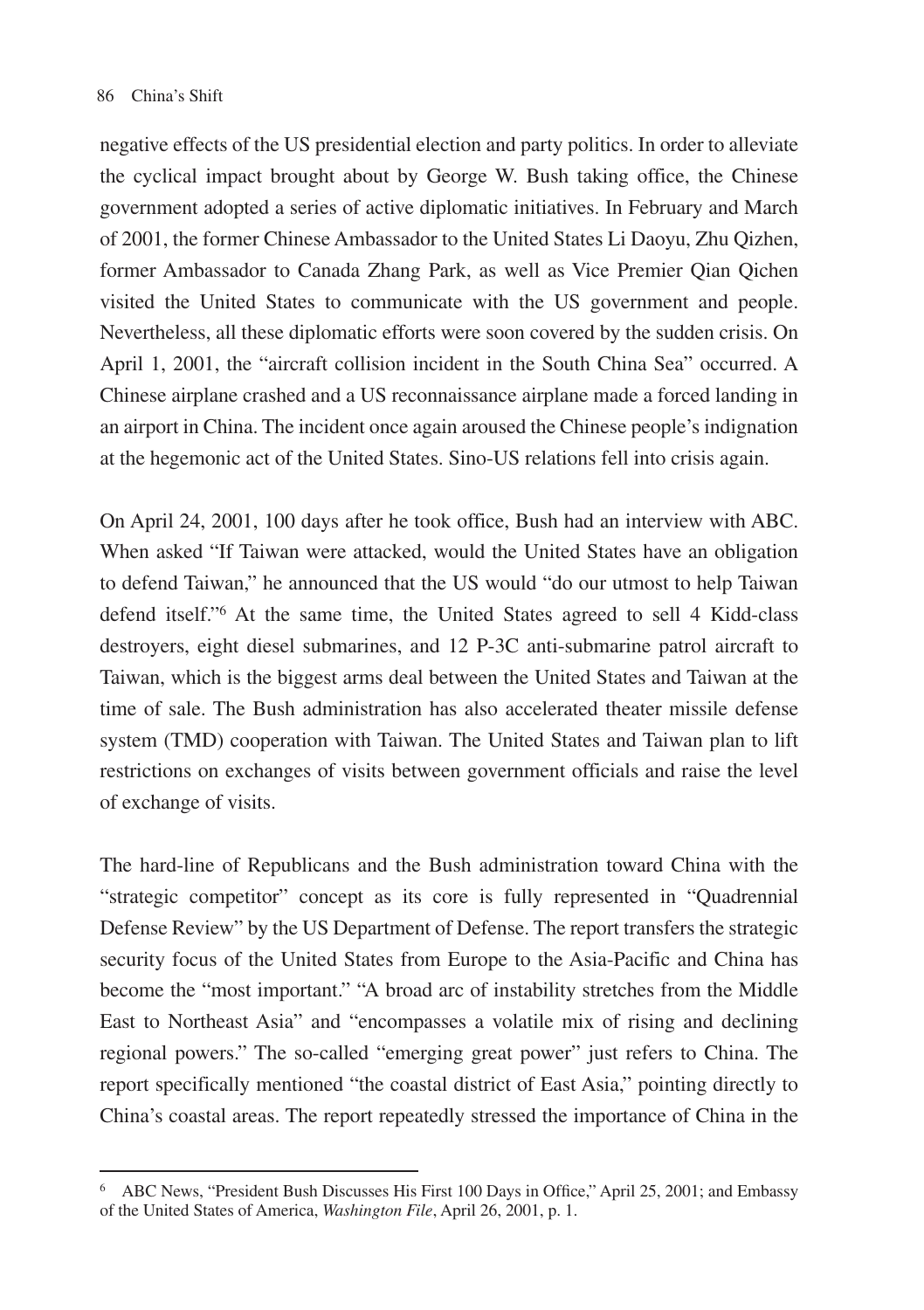security strategy of the US such as, "to maintain a stable balance in Asia will be a complex task. The possibility exists that a military competitor with a formidable resource base will emerge."7 American scholars unambiguously read this as a "Chinacentric strategy."8

# **From "Strategic Competitor" to "Responsible Stakeholder"**

After the "aircraft collision incident in the South China Sea" in April 2001, China and the United States Government resisted great pressure to maintain calm and restraint, and sought to resolve the crisis through diplomatic channels. Meanwhile, the Bush administration released goodwill to alleviate the crisis atmosphere on issues such as China's accession to the WTO, and its bid for the Olympic Games. On July 4, according to the agreement reached by two parties, the United States leased a Russian transport plane to dissemble and ship the EP-3 reconnaissance plane back to the US. The "aircraft collision incident" was basically resolved at this point. The next day, Bush took the initiative to call President Jiang Zemin, reiterated the importance of the two countries establishing "constructive relations," and expressed his willingness to attend the APEC informal leadership summit held in October in Shanghai. On July 25th, US Secretary of State Colin Powell met Chinese Foreign Minister Tang Jiaxuan at the ASEAN Regional Forum meeting in Hanoi, and then began his visit to China. Powell said he did not choose either "partner" or "enemy." "US-China relations are too complicated and comprehensive to simply summarize in one word."9

On October 18, Bush made good on his promise and attended the APEC summit in Shanghai. This is the first foreign visit of a US president after 9/11 and the war on terror. At that time, Bush was questioned about the need to attend an international economic conference in China when US was in the security-dominated state of war. However, Bush prevailed over all dissenting views and made his visit to Shanghai. This action, on one hand, demonstrated his commitment to multilateral international cooperation, on the other, showed his determination to further improve Sino-US

<sup>&</sup>lt;sup>7</sup> US Department of Defense, *Quadrennial Defense Review*, September 30, 2001.<br><sup>8</sup> Jonathan Pollack, "Learning by Doing: The Bush Administration in East Asia," Robert M. Hathaway and Wilson Lee, eds., *George W. Bush and Asia: A Midterm Assessment* (Washington D.C.: Woodrow Wilson International Center for Scholars, 2003), pp. 57-71.

<sup>9</sup> *Renmin Ribao* [*People's Daily*], July 29, 2001; and Embassy of the United States of America, "Powell Stresses US Wants Friendly Ties with China," *Washington File*, August 1, 2001, p. 3.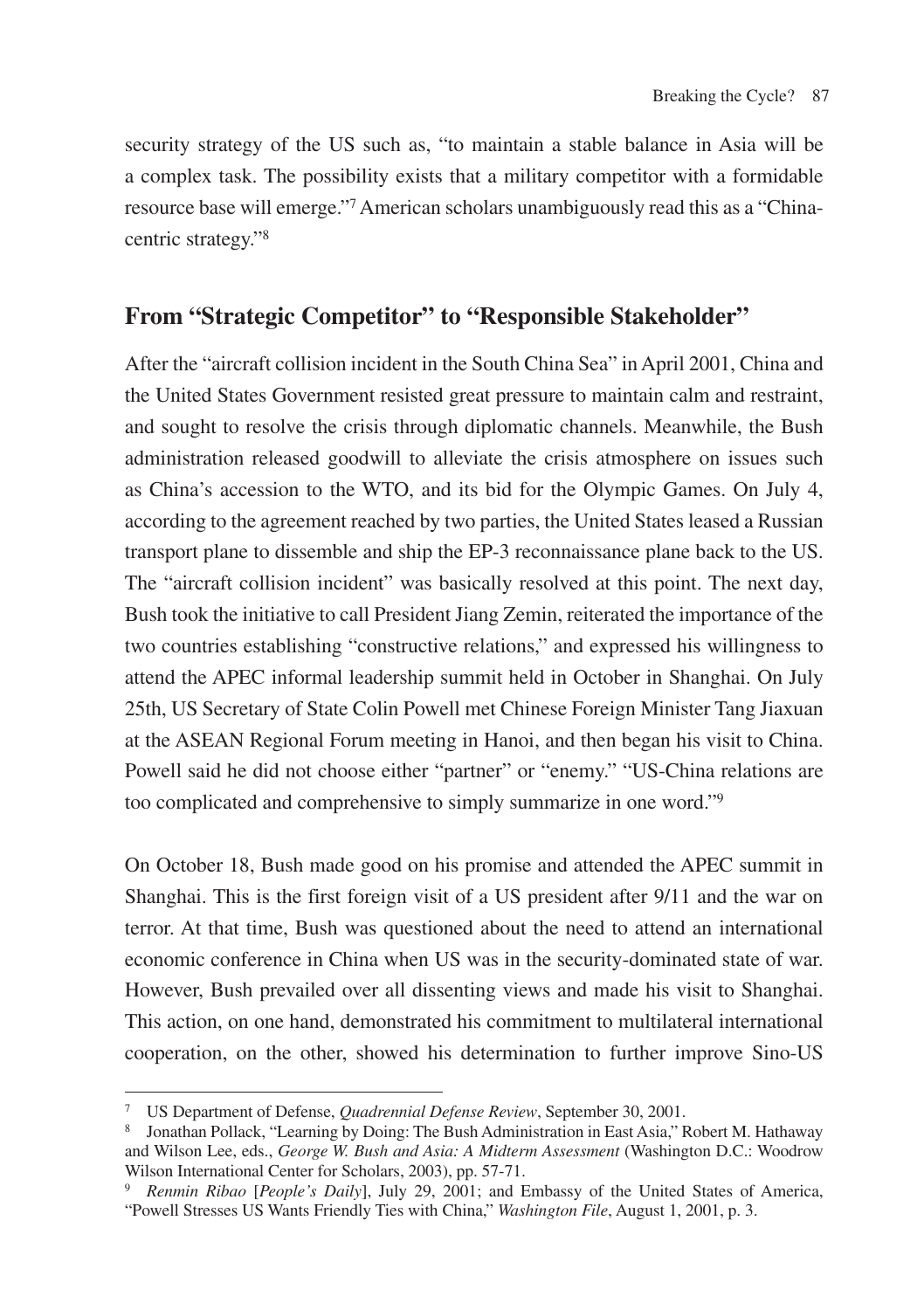relations. During the summit in Shanghai, Jiang and Bush exchanged in-depth views on Sino-US relations, the fight against terrorism and other major issues, and reached a consensus to work together towards "frank and constructive cooperative relations." This has proposed to move Sino-US relations to a new position, referred to as three Cs; candid, constructive and cooperative.10

On February 21-22, 2002, Bush visited China again, and this time the visit to Beijing was postponed due to anti-terrorism. The date of the visit was carefully picked with deep meaning. On February 21, 1972, US President Richard Nixon arrived in Beijing and opened a new era in Sino-US relations. 2002 was the 30th anniversary of Nixon's visit to China. In the Badaling Great Wall tour, Bush made a symbolic step forward in the place where Nixon stopped, meaning continually promoting the progress of Sino-US relations. On May 1, Bush met Chinese Vice President Hu Jintao in Washington. Bush's talk with Hu Jintao raised the attention of United States on the Taiwan issue. US Deputy Secretary of Defense Paul Wolfowitz expressed publicly the United States "does not support Taiwan independence and has no intention to separate Taiwan from mainland China" two times after that.11 On October 25, Bush and his wife met with Chinese President Jiang Zemin and his wife in his private ranch in Crawford, Texas. In the family-friendly atmosphere, the two leaders had an easy talk, and then President Bush drove to show President Jiang and his wife around the ranch and offered a private banquet.

On December 9, 2003, Premier Wen Jiabao, on his official visit to the United States, had an interview with a reporter together with US President George W. Bush after their talks. They spoke positively of the progress made in Sino-US relations, acknowledged the wide range of common interests of both sides and expressed a willingness to further strengthen mutually beneficial cooperation. When asked for opinions on whether Taiwan should cancel the defensive referendum scheduled to be held in next March, Bush said that the words and deeds of Taiwan leaders indicated that they may make a unilateral decision to change the status quo, which the United States would be against.<sup>12</sup> This declaration has become the turning point of US policy

<sup>10</sup> *Renmin Ribao* [*People's Daily*], October, 20, 2001; and Embassy of the United States of America, "Bush and Jiang Meet in Shanghai," *Washington File*, October 22, p. 3.

<sup>11</sup> "Perspective of Bush Administration's Policy towards Taiwan after Hu Jintao's Visit to the United States," http://news.sina.com.cn/c/2002-05-17/1545578691.html.

<sup>12</sup> *Renmin Ribao* [*People's Daily*], December 10, 2003.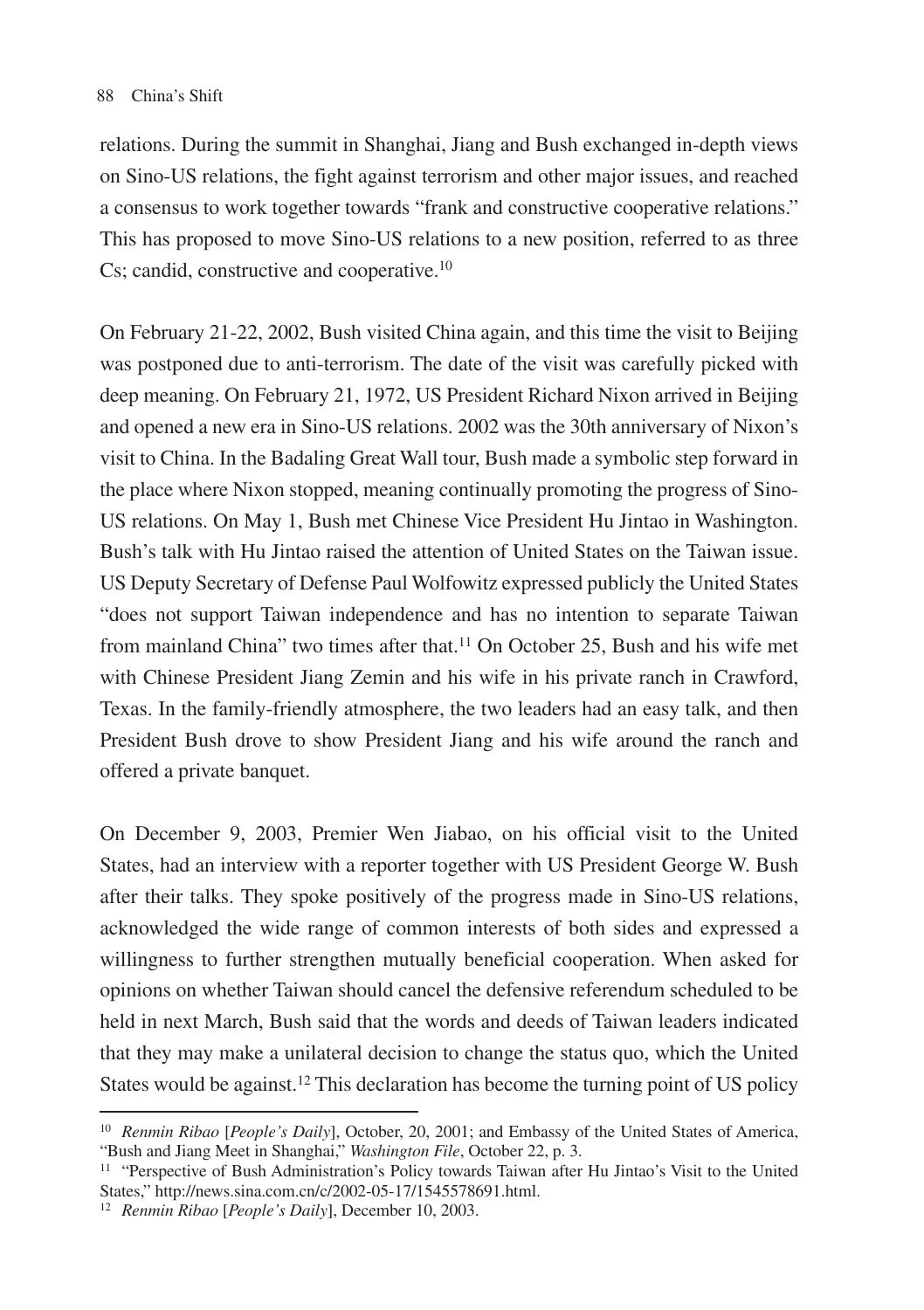adjustment toward Taiwan. "Anti-independence" has become a common policy position of China and the United States on the Taiwan issue.

After 9/11, heads of state and government of China and the United States partook in five visits, from Bush attending the APEC summit in Shanghai to Premier Wen Jiabao's visit to the United States. In addition, the leaders of the two countries had talks during the APEC summit in Mexico, October 2002, informal G-8 South-North leaders' dialogue meeting in Evian, June 2003 as well as the APEC summit in Bangkok, October 2003. In just two years and two months, the leaders of China and the United States had as many as eight meeting and talks, with the frequency and intensity of the exchanges between the two countries unprecedented in history. In the context of counter-terrorism, the leaders of the two countries reached wide consensus in their respective concerns of the most significant international and domestic issues through face-to-face communication and consultations, which laid a solid political foundation for Sino-US relations to enter a new stage.

Firstly, on the issues of anti-terrorism and counter-proliferation, about which the United States was particularly concerned, China has played an irreplaceable role. Although China was against the United States and Britain's use of force in Iraq in the UN Security Council, China has played a leading role in the North Korean nuclear issue. On October 16, 2002, the North Korean representative admitted to having a nuclear program during talks with the US special envoy James Kelly. On November 14, the United States stopped supplying heavy oil to North Korea over its violation of the "US-North Korea nuclear framework agreement." The situation in the peninsula suddenly tensed up as a result of the nuclear issue. On April 23-25, 2003, China, North Korea, and the United States held tripartite talks in Beijing under the coordination of China. Later, China presided over the Six-Party Talk mechanism as host country with joint efforts of all parties. On August, 27-29, the first round of the Six-Party Talks was held in Beijing. Although the diplomatic efforts to peacefully resolve the North Korean nuclear crisis are very hard and dangerous, the role China played has been highly appreciated by all countries including the United States. The North Korean nuclear issue has become a promotion factor to continually deepen the constructive and cooperative relations of the two countries.

Secondly, the United States has made a clear "anti-Taiwan independence" commitment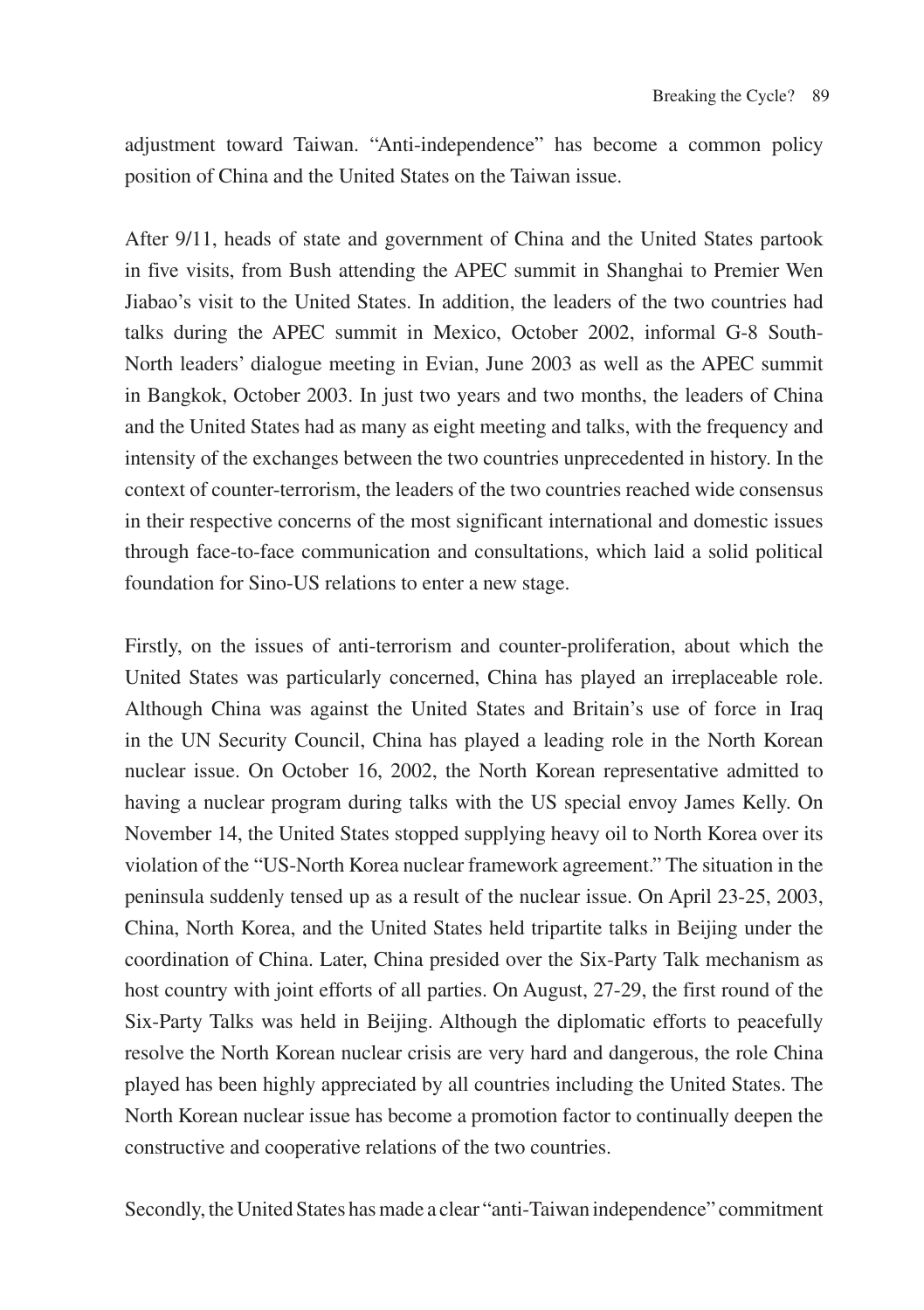on China's most concerned issue. Democratic Progressive Party's Chen Shui-bian won the election in 2000. He advocates Taiwanese independence, promotes "gradual Taiwan independence," a "legal approach" and continually challenges the basis and bottom line of Sino-US relations on the Taiwan issue. Bush's early policy toward Taiwan greatly encouraged the tendency of Taiwan toward independence. Under this circumstance, Chinese leaders clarified the danger of Taiwanese independence to the United States in a number of ways and urged the United States to stop issuing the "wrong signal" to Taiwan for the sake of the overall situation of Sino-US relations. Due to the needs of electoral politics, Chen Shui-bian promoted the so-called "referendum on reunification or independence" at the end of 2003, which forced the Bush administration to clarify its position against Taiwan independence. President Bush spoke against Taiwanese authorities "unilaterally changing the status quo" during a meeting with reporters together with Premier Wen Jiabao. Bush's speech eliminated the greatest hidden trouble for the stable development of Sino-US relations.

Finally, the Sino-US bilateral dialogue and exchange mechanisms of all forms have been continuously strengthened and deepened. The top leaders of the two countries have built trustful and frank personal relations through face-to-face communication with each other. The personal relations between President Hu Jintao and President Bush made many problems be solved through the highest-level of negotiations. Driven by the top leaders of the two countries, other levels of dialogue and exchange mechanisms have also been developed. For example, President Jiang Zemin and President Bush's meeting in Crawford brought the resumption of exchanges between the militaries of the two countries, the launch of defense consultations on the viceministerial level and multilateral arms control talks at the vice-foreign ministerial level. Bush's talk with Premier Wen Jiabao led to the agreement to upgrade the level of the Sino-US Joint Commission on Commerce and to designate Chinese Vice Premier Wu Yi as President from the Chinese side, Secretary of Commerce Donald Evans and Trade Representative Robert Zoellick as co-chairs from US side.

US Vice President Dick Cheney visited China on April 14-15, 2004. He met with Chinese leaders in Beijing and delivered a speech at Fudan University in Shanghai. Cheney has always been considered a "low-key but influential" political figure in the Bush administration. As a representative hard-liner within the Republican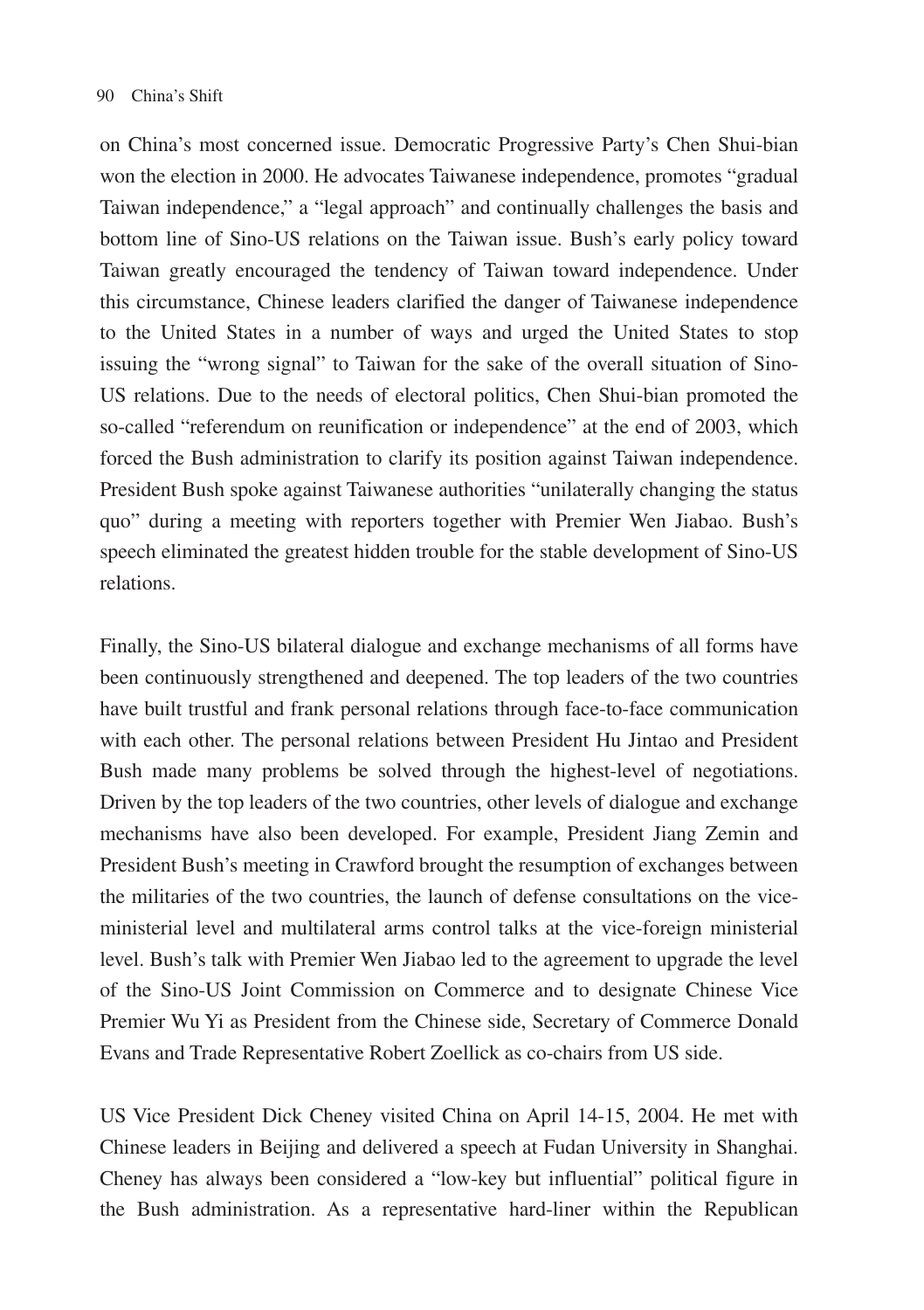Party, Cheney's record on Sino-US relations is not encouraging, so his visit caused extraordinary concern. During his visit, Cheney had interviews with Chinese leaders covering a wide range of topics, from bilateral concerns such as the Taiwan issue, economic and trade cooperation, to international and regional hot spots such as the North Korean nuclear issue, terrorism and the reconstruction of Iraq. The two sides candidly exchange their views on both "common ground" and "differences." They reached the consensus that "common ground" far outweighed "differences" and were willing to make concerted efforts to promote cooperation.

Bush beat Democratic candidate John Kerry in 2004 in the US presidential election and was re-elected President of the United States, which maintained the continuity of US policy toward China. President George W. Bush attended the APEC informal leadership meeting in Santiago on November 20 just after the campaign. The first activity on his schedule was to meet with President Hu Jintao. Bush first indicated that he knew very well the sensitivity and inevitability of the Taiwan issue in Sino-US relations and was aware that the proper handling of this issue was the key to the stable development of Sino-US relations. Bush said that the United States would ensure not to send misleading signals, so as not to be mistaken for its support of "Taiwan independence." The leaders of the two countries believe that in order to enrich constructive and cooperative Sino-US relations, both China and the United States should strive to maintain the positive tendency of high-level exchanges, strengthen strategic dialogue between the two countries, set up strategic dialogue mechanisms so as to maintain consensus on keeping strategic communication like giving full play to the existing three mechanisms of the Sino-US Joint Commission on Commerce, the Sino-US Joint Commission on economy and the Sino-US Joint Commission on Science and Technology. During the meeting, Bush expressed his willingness to watch the 2008 Beijing Olympic Games. He said that China and Beijing would take on a new look at that time. Hu Jintao sent out the invitation to him immediately.13

After entering into 2005, Sino-US relations were rather uneventful in the real level. On one hand, there were constant high-level interactions, from the Secretary of State Condoleezza Rice, Secretary of Commerce Carlos Gutierrez, and Treasury Secretary John Snow to the Secretary of Defense Donald Rumsfeld. The Sino-US dialogue

<sup>13</sup> *Huanqiu Shibao* [*Global Times*], November 29, 2004.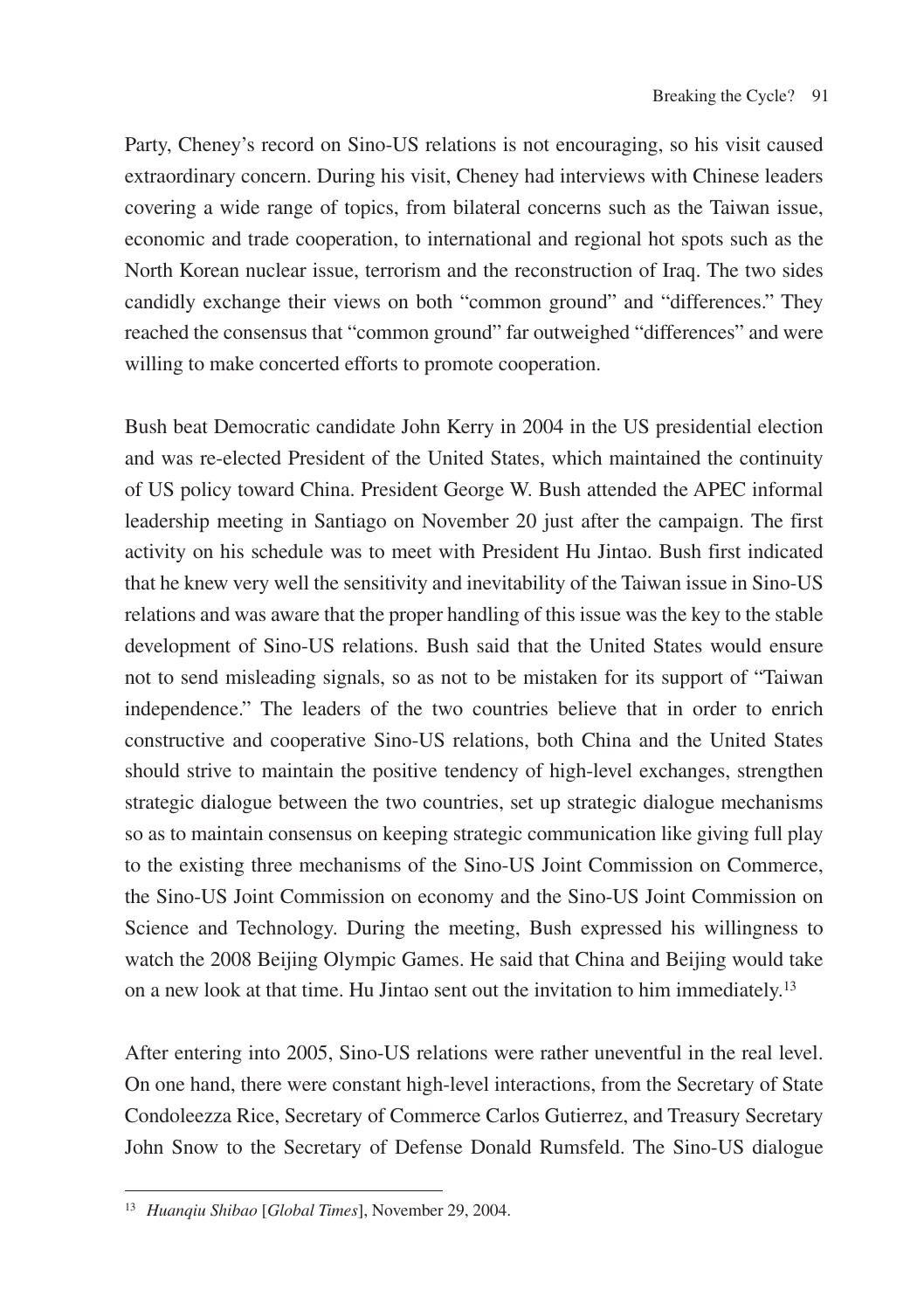mechanism was further improved. High-level strategic dialogue of Deputy Secretary of State Robert Zoellick and Chinese Vice Foreign Minister Dai Bingguo achieved satisfactory results. On the other hand, problems, conflicts and friction still existed. The issue of textile quotas, RMB exchange rate, the China National Offshore Oil Corporation (CNOOC) bid for Unocal and the political changes in Central Asia aroused the concern and vigilance of the two countries.

On the cognitive level, Sino-US relations in 2005 set the tone for bilateral and even global strategic structure in the next 10-20 years. The US media started Sino-mania. *Fortune* magazine moved its global annual conference to Beijing, while *Time* and *Newsweek* launched "China Special Issues." At the same time, all major US think tanks held seminars and debates on the theme of China. *Atlantic Monthly* launched a series of articles on China in June with the main article "How do we combat China: another Cold War." *Foreign Affairs*'s September-October issue contains "China's 'peaceful rise' to great-power status" by Chinese scholars and Chairman of the Reform and Opening-up Forum Zheng Bijian and "China Seeks Stability in Sino-US relations" by president of the School of International Studies, Peking University, Professor Wang Jisi.14

There were a lot of factors leading to the new round of debates on Sino-US relations. From the US point of view, Bush was still busy with internal affairs and the chaotic situation in the Middle East, so he was unwilling and unable to take a comprehensive strategy of containment towards China. From the international point of view, other great powers are rising and accelerating their development. Regional forces in the Asia-Pacific such as Japan, South Korea, North Korea and ASEAN are also planning a "role transition," which may lead to a structural change in the Asia-Pacific, and all these have just began. The key factor that affects Sino-US relations is China's own development and growth. The sustainability of domestic political stability and economic development, the natural expansion of foreign economic interests and the enhancement of international prestige, as well as the gradual initiative seized in the Taiwan Strait all make the United States look at China with new eyes. The "China issue" is deepened to the "rise of China." The theme of Sino-US relations is gradually

<sup>14</sup> Zheng Bijian, "China's 'Peaceful Rise' to Great-Power Statues," *Foreign Affairs*, Vol. 84, No. 5, September/October 2005; and Wang Jisi, "China's Search for Stability with America," *Foreign Affairs*, Vol. 84, No. 5, September/October 2005.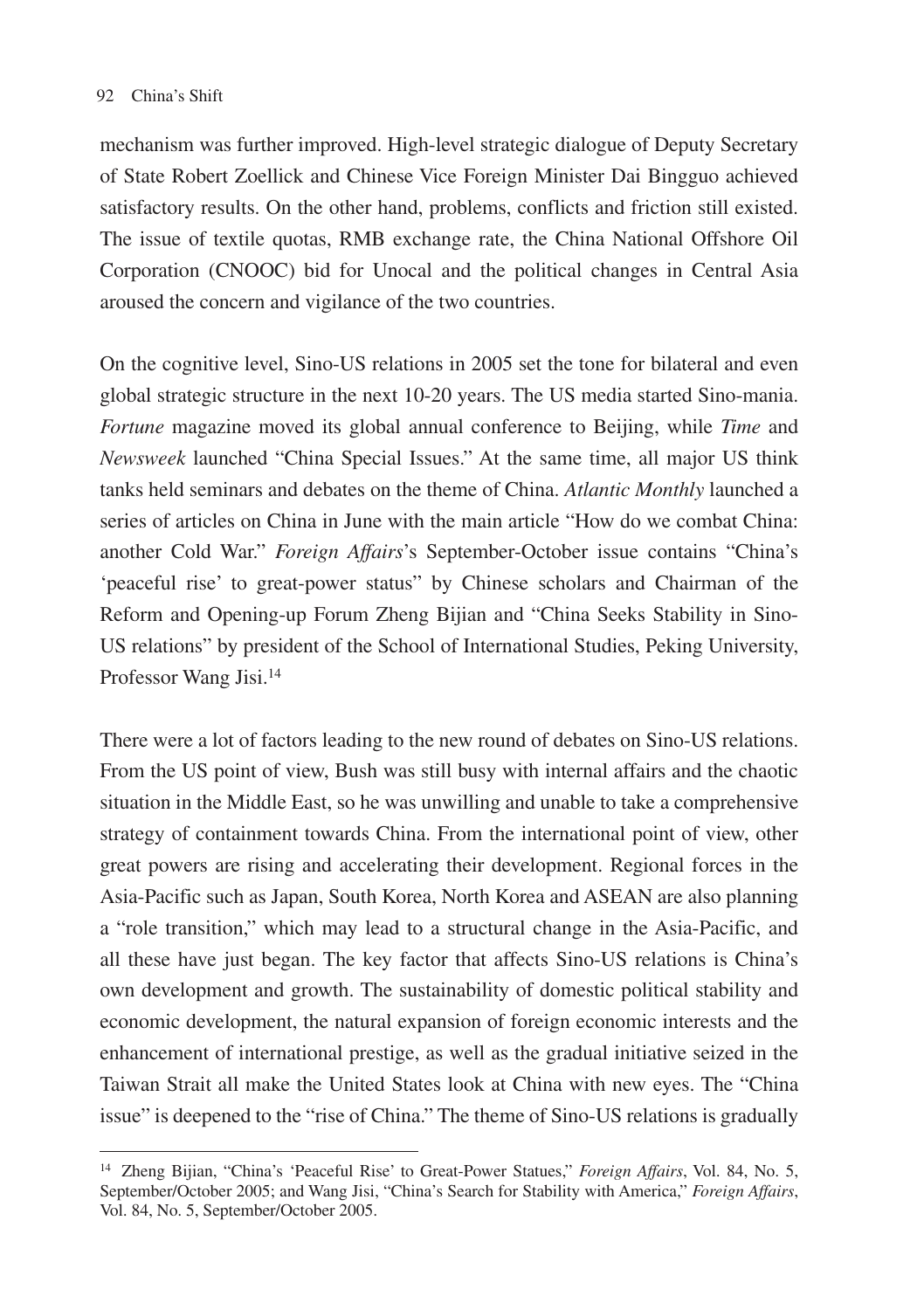focused on how "the rising China" and "existing hegemony" live together.15

There are three views on "how to deal with rising China" within the United States. One is the so-called "dragon-slayer," thinking that as the economy develops and military strengthens, China's influence in the Asia-Pacific region will rise. Therefore, China posed a strategic threat to the United States, and the United States has to defend and even contain it. One is the so-called "panda-hugger" belief that China is continually integrating into the world order, and China and the United States share many common strategic interests, so the United States and China should reinforce contacts and interaction. The other is referred to as "fence-sitter," which holds a neutral view. They see the rise of China as both opportunities and challenges, and therefore the United States must hedge its bets.

As United States scholars start debating China policy, Chinese scholars also put forward different views and opinions on Sino-US relations. Chinese scholars by and large hold two different views on US policy toward China. One thinks that US policy toward China has been undergoing "qualitative change." The United States has recognized that China's rise cannot be stopped. The United States is prepared to accept and encourage China in the international community to play a "responsible" role. This group can be considered optimists. The other believes that the United States sets off a new round of China threat arguments in the domestic arena to create friction and obstacles in the economic and trade relationship that spread to neighboring countries, and increasingly strengthens its prevention and threat on China. This group can be considered pessimists.

On September 21, 2005, the US Deputy Secretary of State Robert Zoellick announced that "we now need to encourage China to become a 'responsible stakeholder' in the international system" in his speech to the National Committee on US-China Relations in New York.16 Zoellick explained that, "all nations conduct diplomacy to promote their national interests. Responsible stakeholders go further; they recognize that the international system sustains their peaceful prosperity, so they work to sustain

<sup>15</sup> Yuan Peng, "Sino-US Relations: New Movement and New Challenge," *Xiandai Guoji Guanxi* [*Contemporary International Relations*], Vol. 5, 2006.

<sup>&</sup>lt;sup>16</sup> Robert B. Zoellick, "Whither China: From Membership to Responsibility? Remarks to National Committee on US-China Relations," New York City, September 21, 2005.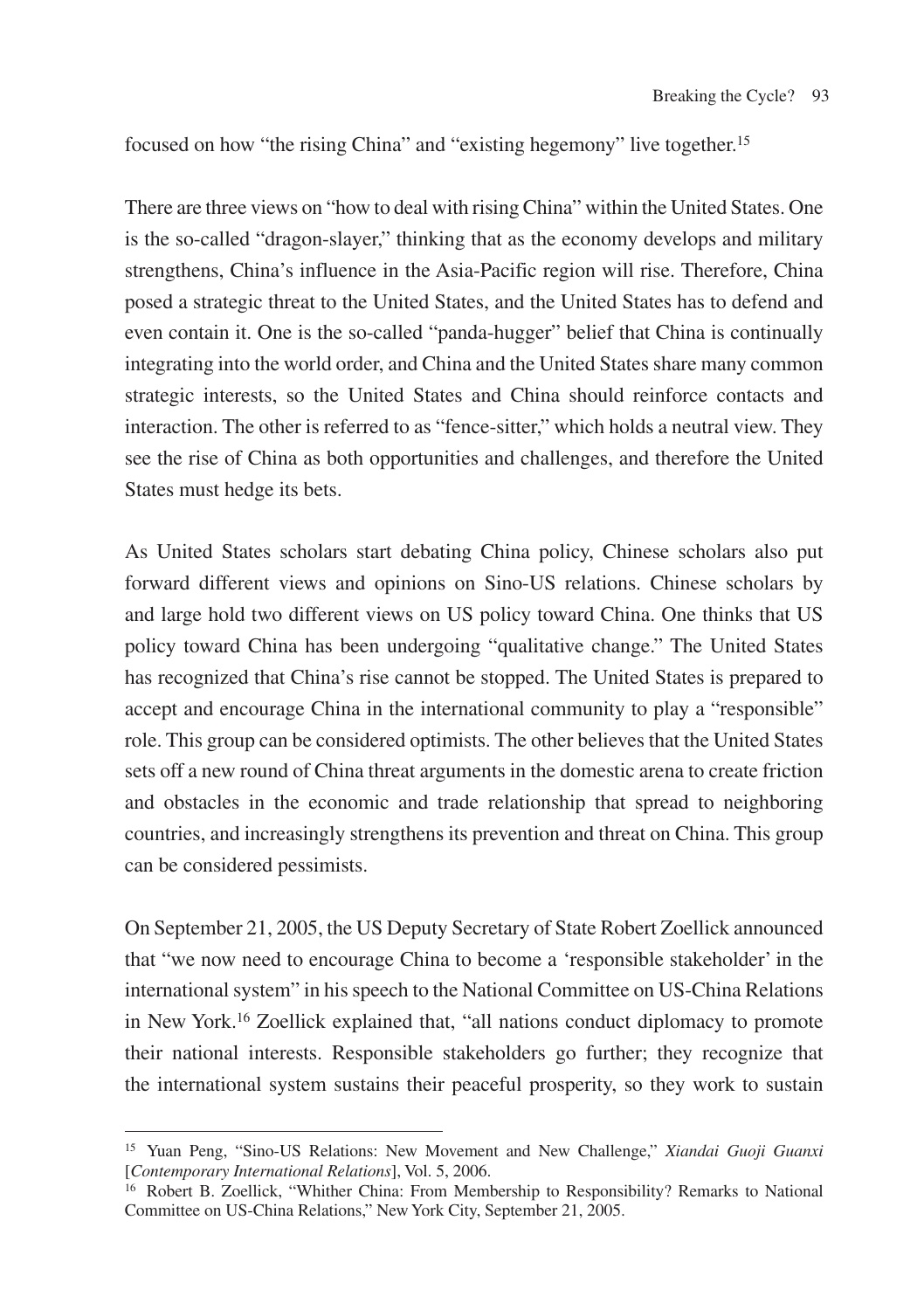that system. In its foreign policy, China has many opportunities to be a responsible stakeholder."17 Over the past 30 years, the United States presidents of both parties have been committed to a policy of engagement and worked to integrate China as a full member of the international system. This policy has succeeded remarkably well. Now China is a player at the table and enjoys the benefits of globalization as a member of the international community. As China is peacefully rising, US policy toward China should be shifted to urge China to become a responsible stakeholder for maintaining international stability and prosperity.

The concept of "Responsible stakeholder" triggered a fierce debate. There have been five or six versions on the Chinese translation of "stakeholder" and two views on its connotation.18 One stresses the term "responsible," which implies China's duty to the United States. It is just a trap set by the United States in order to contain China; another focuses on the positive sense of the term "stakeholders," which has opened up a wider cooperation space for the Sino-US relations. The United States accepts and encourages China to play a more active role in international affairs.

### **From "Responsible Stakeholder" to "Constructive Partner"**

After visiting four countries in East Asia and attending the Asia-Pacific Economic Cooperation (APEC) informal summit, Bush came to Beijing on November 14-21, 2005. Prior to departure, Bush emphasizes that "Sino-US ties are among the most important bilateral relations... But Sino-US relations are very complex" during his interview with Phoenix Satellite TV. Sensitive observers took notice of the fact that in addition to the words originally describing Sino-US relations "candid, constructive cooperation," Bush added another C; complexity. This word literally includes the meaning of "complicated" and "comprehensive." US National Security Council senior director for the Asia-Pacific Michael Green says it is not accurate for the media to translate it to "complexity" to emphasize the difficulties and uncertainties. "Comprehensive" would be more in line with Bush's original use of the term.19

 $17$  Ibid.

<sup>&</sup>lt;sup>18</sup> The translation on the US State Department website is different from the translation adopted by China officials.

<sup>19</sup> Chen Dongxiao, "'Complexity' and New Structural Change of Sino-US Relations," *Meiguo Yanjiu* [*American Studies Quarterly*], Vol. 2, 2006.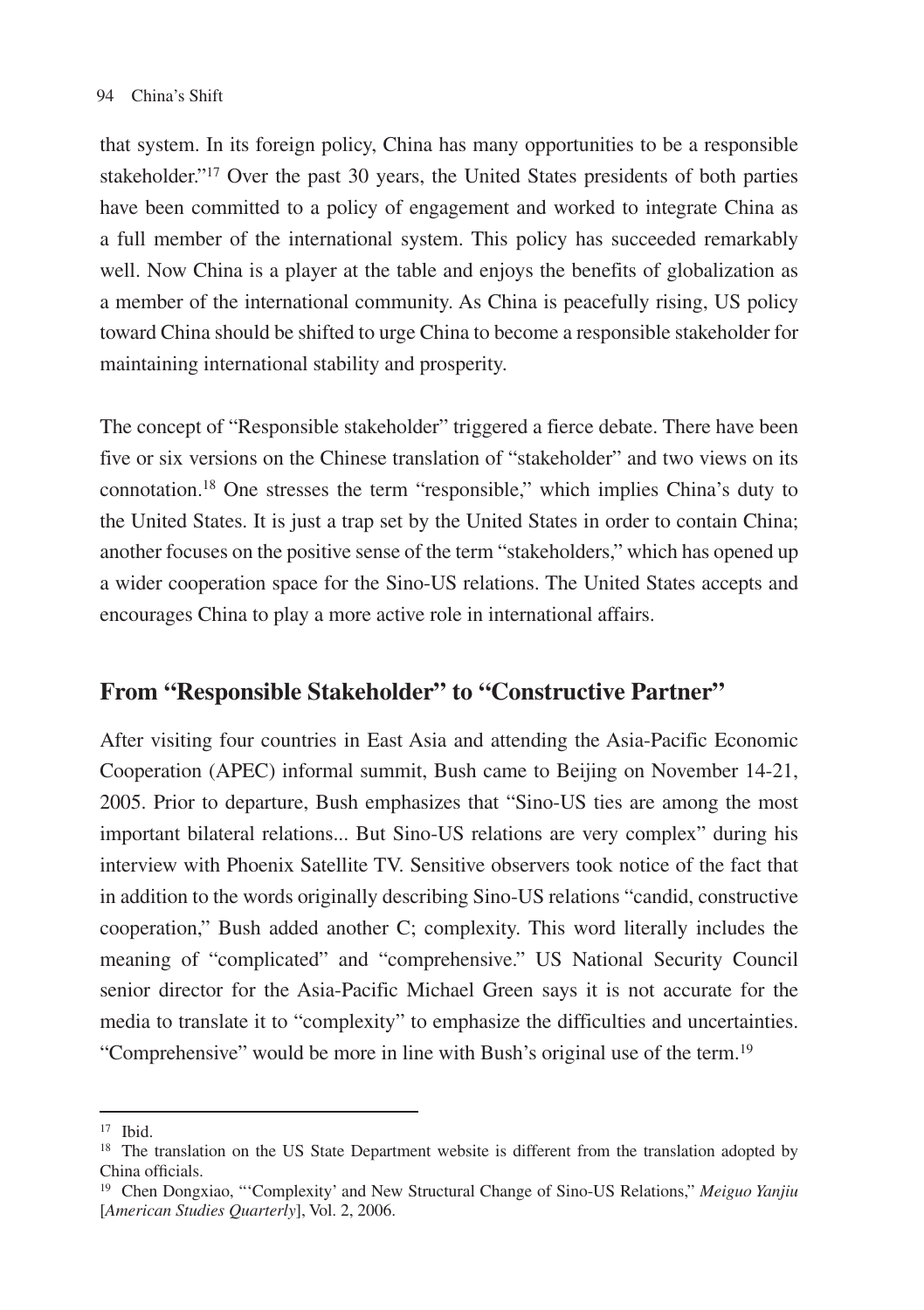Due to Iraq and Hurricane Katrina, Bush has entered the lame-duck situation in advance. His state visit to China indeed demonstrated his "complexity" to balance domestic political conflicts in the diplomatic agenda. Before departure, Bush met with the Dalai Lama in the White House, praised Taiwan's democracy in his speech delivered in Japan, which obviously had the purpose of catering to domestic liberal and pro-Taiwan forces. During his stay in Beijing, Bush went to Laoshan national cycling training base, showing friendship to the Chinese people and support for the Beijing Olympic Games. He also went to church to show concern for religious freedom in China. However, Bush received a warm welcome in China, and the two countries embarked on a frank and constructive talk. President Hu Jintao said, "Sino-US relations have gone far beyond bilateral ties, and is increasingly assuming a global meaning."20 Actually this declaration positively responded to the "responsible stakeholder" by Zoellick.

President Hu Jintao paid an official visit to the United States on April 20-22, 2006. In the welcome speech delivered by Bush at the White House South Lawn, he said that, "As stakeholders in the international system, our two nations share many strategic interests." The leaders of the two countries indicated that the concept of "stakeholders" is plural. Bush put an S in stakeholder, which means that the concept is not only for China. It is the same for the United States and China, as they are both "stakeholders in the international system" and both should contribute to peace and prosperity of the world. In the ensuing luncheon, President Hu responded, "China and the United States are not only both stakeholders, they should also be constructive partners."21

President Hu Jintao's visit to the United States received general appreciation from all circles in the United States. In their viewpoint, the heads of China and the United States conducted a "substantive discussion." The atmosphere, depth, breadth and result of the talks are worthy of high praise. Before President Hu's visit, the Sino-US economic and trade issues, the trade deficit, the RMB exchange rate, intellectual property protection were hot issues in the media. However, beyond what's expected, these problems did not become the focus of the talks. The two leaders spent a lot of time on discussing the key problems of the Iranian nuclear issue, the Six-Party Talks

<sup>&</sup>lt;sup>20</sup> *Jiefang Ribao* [*Liberation Daily*], November 25, 2005.<br><sup>21</sup> *Renmin Ribao* [*People's Daily*], April 21, 2006. Zoellick delivered his speech in Shanghai after leaving the US State Department, further developing "responsible stakeholder" into "global stakeholder."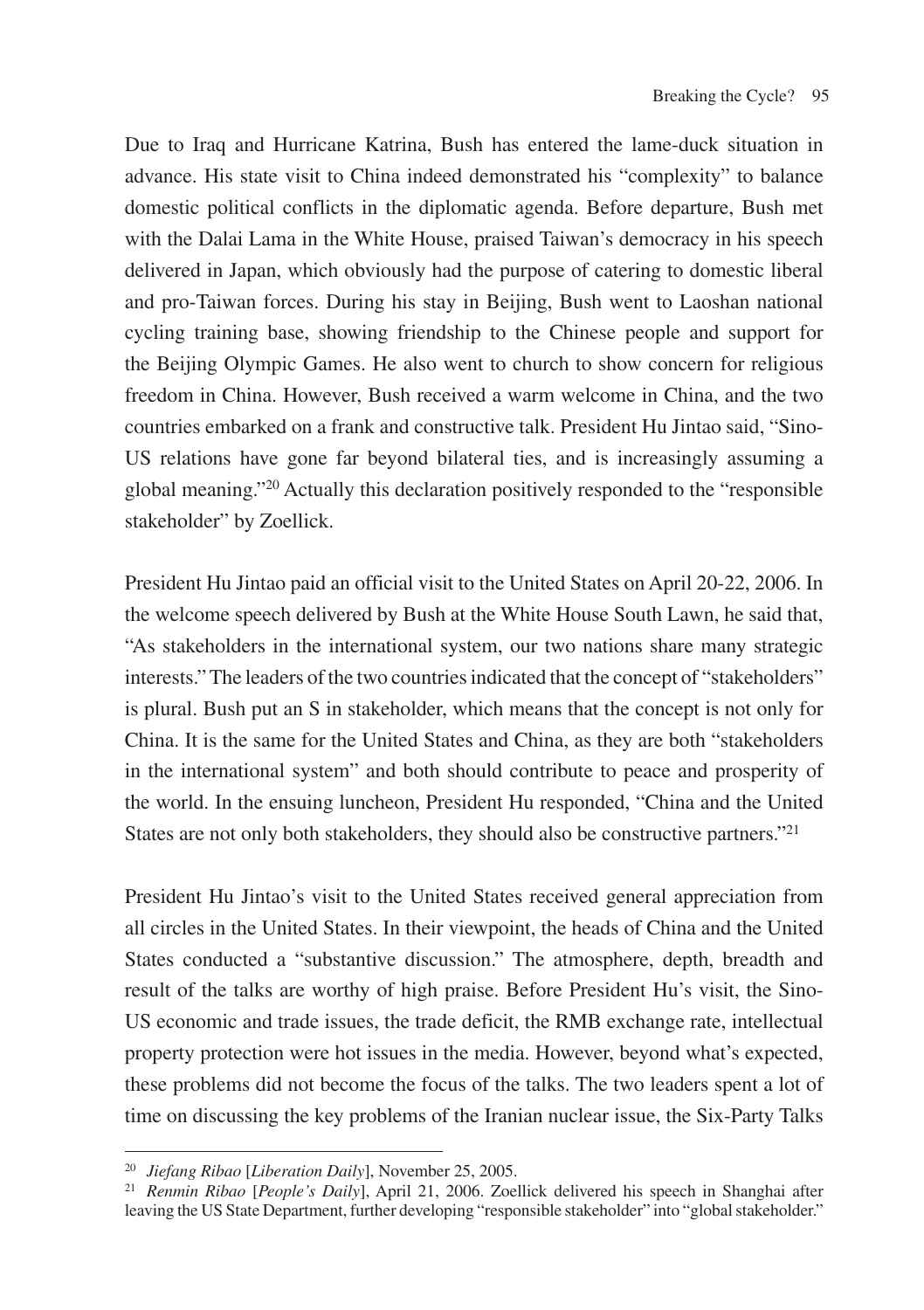on North Korea and Sudan's humanitarian crisis. The leaders of the two countries enjoy consensus on goals in this series of issues.

With the rapid growth and development of China and the deepening of Sino-US bilateral structural interdependence, the constructive and cooperative relations of China and the United States, which go beyond bilateral, became global-oriented and are constantly consolidated and improved. In fact, the progress and development of Sino-US relations in many areas has exceeded people's subjective perception.

Sino-US relations made through the adverse situation caused by the US mid-term elections, the Democrat's control of Congress, Bush's political authority going further than "lame duck," and maintaining stable development in the bilateral and global level during 2006-2007. On the bilateral level, China and the United States together faced a new round of challenges in Taiwan's legislature and regional leader elections. Bush reiterated his administration's position at the APEC summit in Sydney; "no support for Taiwan independence, no support for the referendum, opposition to the referendum of Taiwan joining the United Nations, opposition to unilateral moves to change the status quo." US officials delivered eight warnings towards Taiwan's situation, with upgrading levels and increasingly severe words, from United States Representative in Taiwan Stephen Young, Chairman of the American Institute in Taiwan Raymond Burghardt, Deputy Assistant Secretary of State Thomas Christensen, Deputy Secretary of State John Negroponte to Secretary of State Condoleezza Rice. The communication between China and the United States reached an unprecedented high level in response to the provocation of Taiwan independence forces.

The politicization of economic and trade issues raised another challenge for Sino-US relations. According to the China statistics, the total amount of Sino-US trade in 2006 was 262.7 billion US dollars, and the United States was China's largest trading partner and overseas export market; according to US statistics, China is the secondlargest US trading partner and the third largest export market. However, globalization has brought to the United States the problems of increasing competition, relocation of industries and structural unemployment. Economic and trade issues have become the most troublesome area in Sino-US relations. There are no less than 20 to 30 bills in Congress dealing with the issue of trade imbalance, the RMB exchange rate and intellectual property rights. The governments of the two countries launched a strategic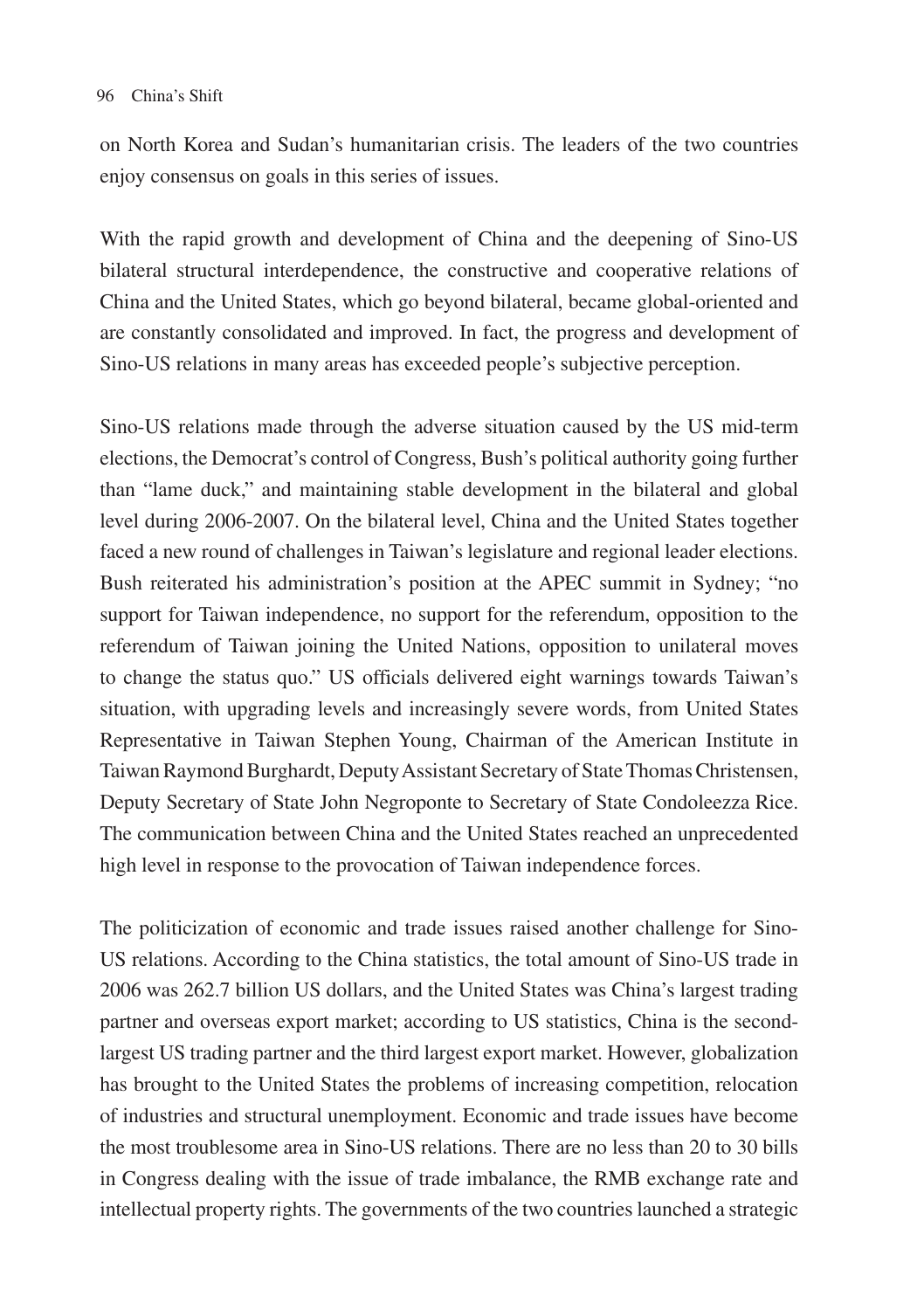economic dialogue in 2006 to deal with this challenge. At the meeting, Vice-Premier Wu Yi suggested understanding Sino-US economic and trade relations at the level of long-term strategic cooperation, and opposing the politicization of economic and trade issues.

At the global level, we clearly see the significance of China and the United States being stakeholders, as is represented in the close communication and coordination on North Korea's missile tests, nuclear tests and the substantive breakthrough of the "2/13 statement" reached at the beginning of 2007. On the issue of Darfur, China's role used to cause misunderstanding among the American public. Some human rights organizations even called for a boycott of the Beijing Olympic Games because of this. The principle of non-interference in internal affairs which China follows and the diplomatic way of patient persuasion create a channel for the international community's efforts. The Sudanese government accepted the AU-led international peacekeeping force, which China also took part in. The unique role China played and the unique way China took on the Darfur issue received general appreciation by the international community. Similarly, the United States has also realized the importance of improving coordination and cooperation with China on issues like Myanmar, Pakistan, Iran and others. On September 6, 2007, during the APEC summit in Sydney, President Hu Jintao reiterated, "China and the United States are not only stakeholders but also constructive cooperators."22

# **Sino-US Relations Break the Cycle?**

After 9/11, the Sino-US relations have realized a seven year period of stability. Does this mean that Sino-US relations have entered a new phase? Or is this just an exception? Can Sino-US relations break the historical cycle? This proposition probably has to be left to 2008-2009, with a new US presidential election and party change.

However, the stable development of Sino-US relations during this period provides us with confidence for the future. First of all, China and the United States have structural interdependence. There are interests structures and political forces within the two

<sup>22</sup> *Renmin Ribao* [*People's Daily*], September 6, 2007.